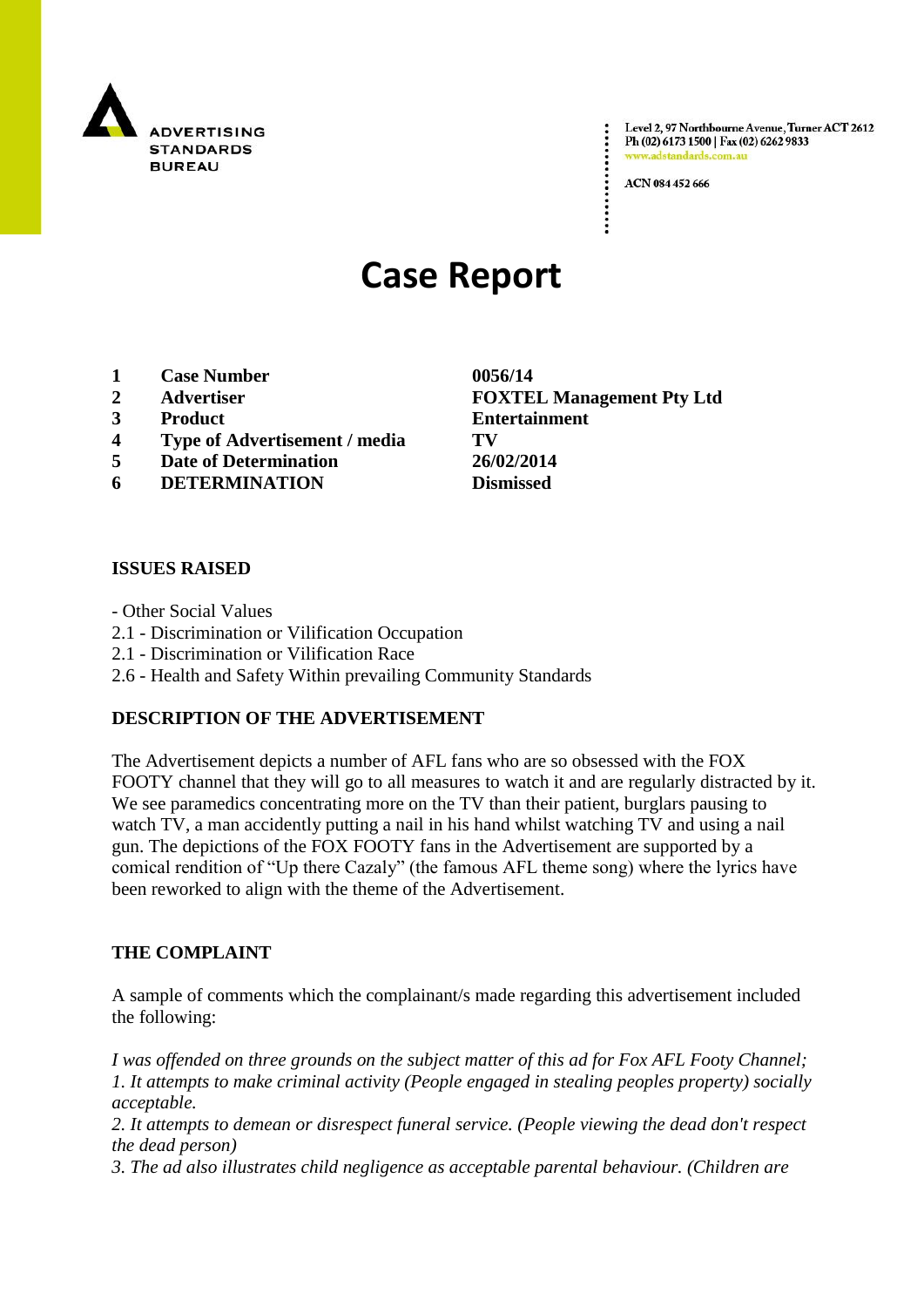*left to there devices while father watching TV). This one of the most demeaning ad I have ever seen. Please review and consider my comments.*

*I was offended by this advert, as I feel that it reflects badly on such noble and important work that paramedics do all round Australia. To even hint that these devoted women and men are so frivolous as to stop caring for a patient to be mesmerised by deals from any provider is beyond any understanding.*

*I was also further offended that funeral homes' staff are depicted as so uncaring and insensitive that they forget to close a lid on a coffin due to deals from a provider.*

*A number of reasons - firstly showing ambulance officers ignoring their patient in order to watch football - shows total lack of respect to the hard work that ambulance officers do. Then showed a mother watching football and leaving her children waiting to be picked up from school - lack of parenting values - football more important than caring for your children. People at a funeral rather watching foxtel rather than caring a loved one has died. All it did was totally make me feel that foxtel has no values and is undermining the values of society as a whole, that caring for others is worthless when compared to football. Disgusting!!*

*The indigenous people in the ad were shown as dirty primitive and homeless with just loin cloths. All white men were for the most part in suits.*

### **THE ADVERTISER'S RESPONSE**

Comments which the advertiser made in response to the complainant/s regarding this advertisement include the following:

*The complaint relates to the 2014 FOX FOOTY "No we"re not crazy" AFL advertisement (the "Advertisement").*

*The Advertisement was approved for broadcast by the Commercials Advice (CAD reference: 1023807) and was assigned a "P" placement code.*

*The aim of the Advertisement is to promote FOX FOOTY as the channel that AFL fans are so fanatical about that they can"t live without it. The Advertisement depicts a number of AFL fans who are so obsessed with the FOX FOOTY channel that they will go to all measures to watch it and are regularly distracted by it. The depictions of the FOX FOOTY fans in the Advertisement are supported by a comical rendition of "Up there Cazaly" (the famous AFL theme song) where the lyrics have been cleverly reworked to align with the theme of the Advertisement.*

*Section 2.1 – AANA Code of Ethics*

*We understand that a consumer has contacted the Advertising Standards Bureau claiming that Foxtel is discriminating against Indigenous Australians by depicting them in the Advertisement as "dirty primitive and homeless with just loin cloths". The basis of this complaint is discrimination on account of "ethnicity" and an alleged breach of section 2.1 of the AANA Code of Ethics (the "Code"), which provides:*

*"Advertising or Marketing Communications shall not portray people or depict material in a way which discriminates against or vilifies a person or section of the community on account of race, ethnicity, nationality, gender, age, sexual preference, religion, disability, mental*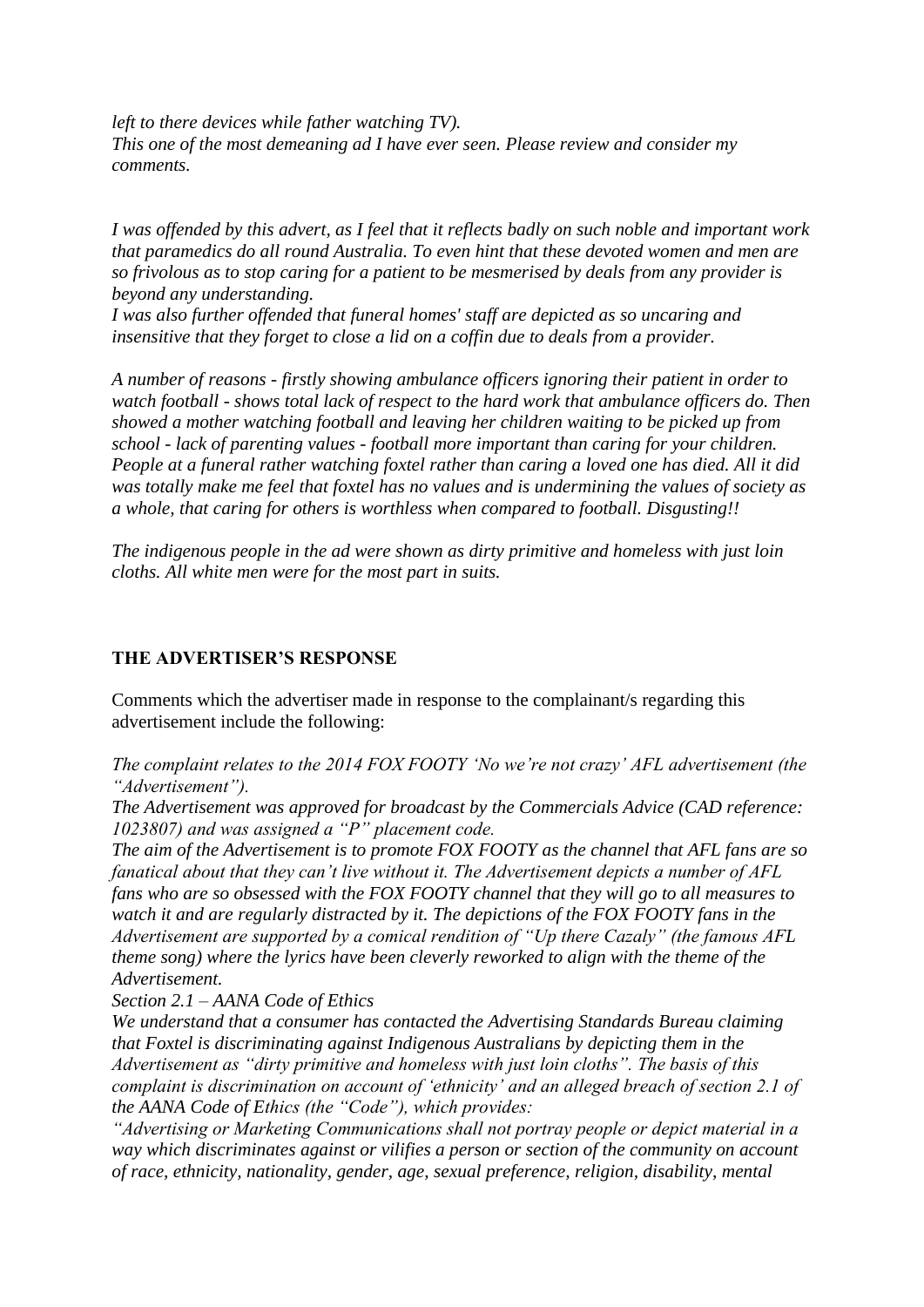*illness or political belief."*

*The complainant is referring to the castaway scene in the Advertisement where three men are depicted as castaways on a deserted island. Below is a description of the castaway scene from our original TV script:*

*Sung Lyric: It"s the one thing that you"d miss the most,*

*Vision description: We cut to three blokes stranded on a desert island. It's clear from their beards and skinny, tanned bodies that they"ve been there a while.*

*Sung Lyric: If you were a castaway.*

*Vision description: We see one bloke bounce a footy like an umpire. He then taps the ball down and roves his own ruckwork. We see the other two watching him through a huge TV constructed from driftwood. One is clutching a remote made from sticks and shells and the other is holding a coconut like a popcorn bowl. The bloke in the TV kicks a coconut and claims his own goal.*

*The intent of this scene is to humorously depict a situation where three castaways have been missing FOX FOOTY"s coverage of the AFL so much, that they"ve recreated their own TV set on the beach. The intention of this scene is reinforced by the lyrics during this scene: "It"s the one thing that you"d miss the most, if you were a castaway."*

*The casting for this scene features a man of Asian decent and two Caucasian men. All three men have purposely been depicted as heavily tanned to suggest that they have been stranded on the island for a long time. In keeping with this theme, the men are intentionally depicted wearing clothes that are worn and tattered. The scene does not contain any Indigenous Australians and there was no intention for these men to resemble people of Aboriginal descent.*

*We understand that the ASB has also received complaints about the ambulance scene in the Advertisement where two ambulance personnel are distracted by FOX FOOTY while attending to a patient. This scene is one of many humorous scenes within the Advertisement that are intended to be exaggerated depictions of obsessed FOX FOOTY fans. It is worth noting that the patient in this scene is just as engrossed with FOX FOOTY as the ambulance personnel and the patient shows no signs of distress or neglect.*

*This scene was meant to be humorous; it was never intended to depict the ambulance profession in a negative light or to disrespect the ambulance community in any way. We believe that when this scene is viewed within the advertisement as a whole, it is clear to the audience that our depiction is justified by the context of the Advertisement. Accordingly, we do not believe that this scene has breached section 2.1 as it does not discriminate against or vilify the ambulance community on account of their occupation.*

*Section 2.3 – AANA Code of Ethics*

*We have also been asked to respond to an alleged breach of section 2.3 of the Code, which provides:*

*"Advertising or Marketing Communications shall not present or portray violence unless it is justifiable in the context of the product or service advertised."*

*The Advertisement includes a number of scenes where fanatical fans are so engrossed in FOX FOOTY that they fail to pay attention to what they are doing. One scene in the Advertisement depicts a tradie being so distracted by FOX FOOTY that he appears to accidently put a nail in his hand.*

*Foxtel submits that the impact of this scene is mild as the injury is only implied. Penetration of the man"s hand is only inferred without being explicitly depicted in the scene. We can also confirm that our advertising agency worked closely with CAD throughout the development and production of the Advertisement to ensure that this scene was presented in a tasteful way. The theme of the Advertisement is further supported by the lyrics during this scene: "No we"re not crazy, oldies are hooked, so are the tradies."*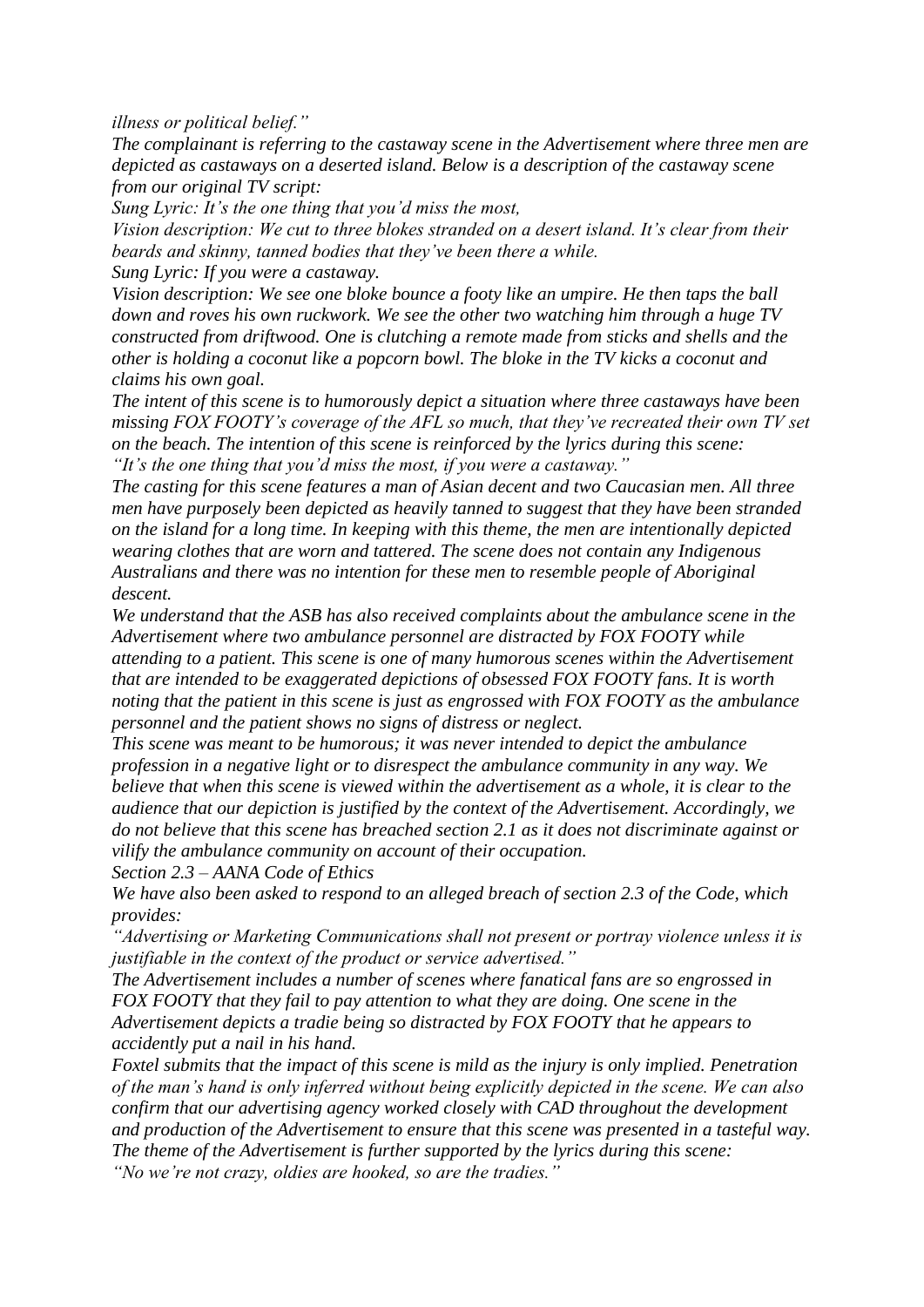*Accordingly, Foxtel submits that the scene is justified by the context of the Advertisement. Section 2.6 – AANA Code of Ethics*

*Another scene within the Advertisement depicts a mother attempting to leave her house to pick her kids up from school but who is so distracted by FOX FOOTY that she has been unable to leave. The scene then cuts to a depiction of her two kids waiting at school. We understand that some consumers believe that this scene depicts material contrary to prevailing community standards on health and safety by encouraging poor parenting practices.*

*In line with the other scenes in the Advertisement, this scene is meant to be a humorous, dramatic portrayal of "a day in the life of" a FOX FOOTY fan. This theme is further supported by the lyrics during this scene:*

*"What started as a passion, has now lead your life astray."*

*This scene is not intended to be taken literally and we certainly do not intend to condone or encourage this behaviour. The same applies to the funeral scene in the Advertisement where we depict mourners being distracted by FOX FOOTY during a funeral. In line with the other scenes in this Advertisement, the funeral scene was meant to be light hearted and humorous. We do not expect this behaviour to be viewed literally and the scene was never intended to trivialise death or disrespect the deceased.*

*We do not condone the "outrageous" behaviour of any of the FOX FOOTY fans depicted in the Advertisement. This is evident in the final scene where we comically encourage the audience to "Enjoy [FOX FOOTY] responsibly". Accordingly we do not believe that we have breached section 2.6 by depicting material contrary to prevailing community standards on health and safety.*

*Conclusion*

*Foxtel takes the concerns of its subscribers and its commitment to the community very seriously. We can confirm that the Advertisement was intended to be light-hearted and humorous; it was never intended to cause offence to its audience.*

*For the reasons set out above, Foxtel submits that the Advertisement has not breached section 2.1, 2.3 or 2.6 of the Code.*

## **THE DETERMINATION**

The Advertising Standards Board ("Board") considered whether this advertisement breaches Section 2 of the Advertiser Code of Ethics (the "Code").

The Board noted the complainants' concerns that the advertisement is racist in its depiction of indigenous people and it depicts unsafe situations where patients and children are ignored whilst the persons responsible for them watch AFL on television.

The Board viewed the advertisement and noted the advertiser"s response.

The Board noted that some of the complainants were concerned that the advertisement depicted material which is socially unacceptable, specifically a depiction of burglars in the process of stealing from a house. The Board noted that it can only consider issues about the content of an advertisement if those issues are listed in Section 2 of the Code of Ethics. As the issue of stealing is not a matter within Section 2 of the Code the Board would not be addressing it in their determination. The Board recommended that the complainants contact the advertiser directly to discuss these concerns.

The Board considered whether the advertisement complied with Section 2.1 of the Code which requires that 'advertisements shall not portray or depict material in a way which discriminates against or vilifies a person or section of the community on account of race, ethnicity, nationality, gender, age, sexual preference, religion, disability, mental illness or political belief.'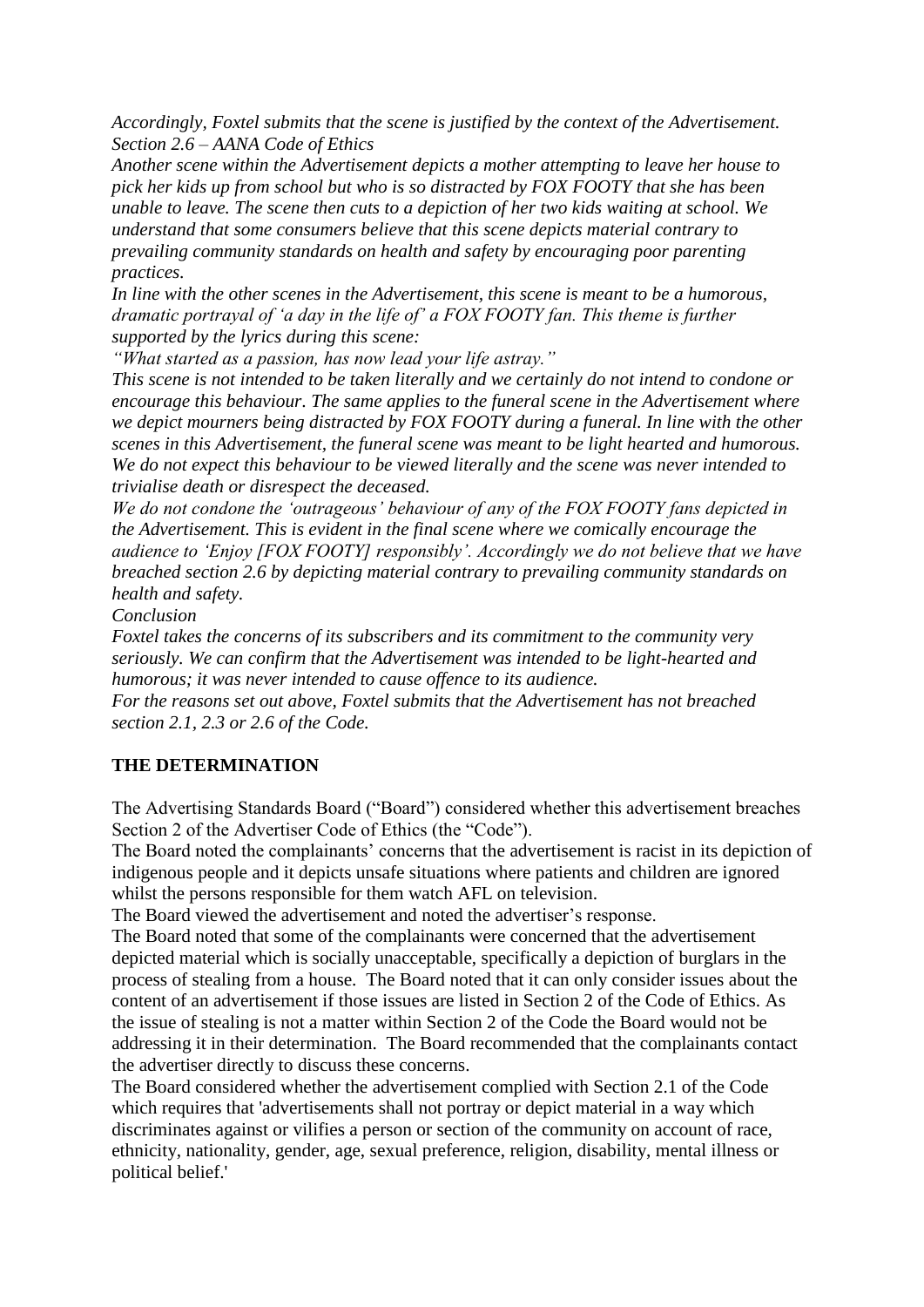The Board noted that the advertisement features various scenes where people stop doing what they should be doing in order to watch AFL on television. The Board noted that in one scene we see castaways on an island playing AFL because they don"t have access to a television. The Board noted the complainant's concern that the castaways are indigenous people and are depicted as, "…dirty, primitive and homeless" in contrast with the "white men" in the advertisement who are presented "…in the most part in suits".

The Board noted that the accompanying voiceover describes the men as castaways and that the advertiser"s response indicates that two of the actors are Caucasian and the third actor is of Asian descent.

The Board noted it had previously dismissed a similar complaint regarding the portrayal of a Caucasian man appearing to be dark skinned in case 0127/13 where:

"The Board noted the complainant"s concerns that the advertisement perpetuates racist stereotypes and portrays dark skinned people as primitive... The Board noted that the actor's appearance included a change from having darker looking skin to much fairer skin after the use of the advertised product. The Board felt that it was evident that this change in skin colour was clearly part of the transition from a scruffy and dirty caveman to a neater and cleaner modern man and was not a change in ethnicity."

In the current advertisement the Board noted that the actors are presented in a manner which is consistent with people who have been "castaway" on a deserted island for a period of time and considered that the appearance of the actors and the accompanying voiceover make it clear that the actors are portraying castaways and not indigenous people.

Consistent with its previous determination the Board considered that the advertisement did not portray or depict material in a way which discriminates against or vilifies a person or section of the community.

The Board determined that the advertisement did not breach Section 2.1 of the Code. The Board considered whether the advertisement was in breach of Section 2.3 of the Code. Section 2.3 states: "Advertising or Marketing Communications shall not present or portray violence unless it is justifiable in the context of the product or service advertised". The Board noted that in one scene we see a tradie using a nail gun whilst watching the television and that he appears to put a nail in to his hand.

The Board noted that this scene is very brief and that although it is clearly implied that the man uses the nail gun on his hand we do not actually see it happen. The Board considered that in the context of a montage of scenes where people are distracted from their normal duties the advertisement does not present or portray violence in a manner which would breach Section 2.3 of the Code.

The Board determined that the advertisement did not breach Section 2.3 of the Code. The Board considered whether the advertisement was in breach of Section 2.6 of the Code. Section 2.6 of the Code states: "Advertising or Marketing Communications shall not depict material contrary to Prevailing Community Standards on health and safety".

The Board noted the complainants' concerns that the advertisement depicts unsafe situations where patients and children are ignored whilst the persons responsible for them watch AFL on television.

The Board noted that in the scene where the paramedics are ignoring their patient, the patient does not appear to be in any distress and is also watching the AFL on television. The Board considered that the advertisement was not suggesting that paramedics would or should behave in this manner but is unrealistic.

The Board noted the scene where a mother is late collecting her children as she is watching AFL and considered that whilst the children appear to be fed-up they do not appear distressed or in any danger. The Board noted that the accompanying voiceover to this scene describes the mother"s life as having been "led astray" and considered that her behaviour is being